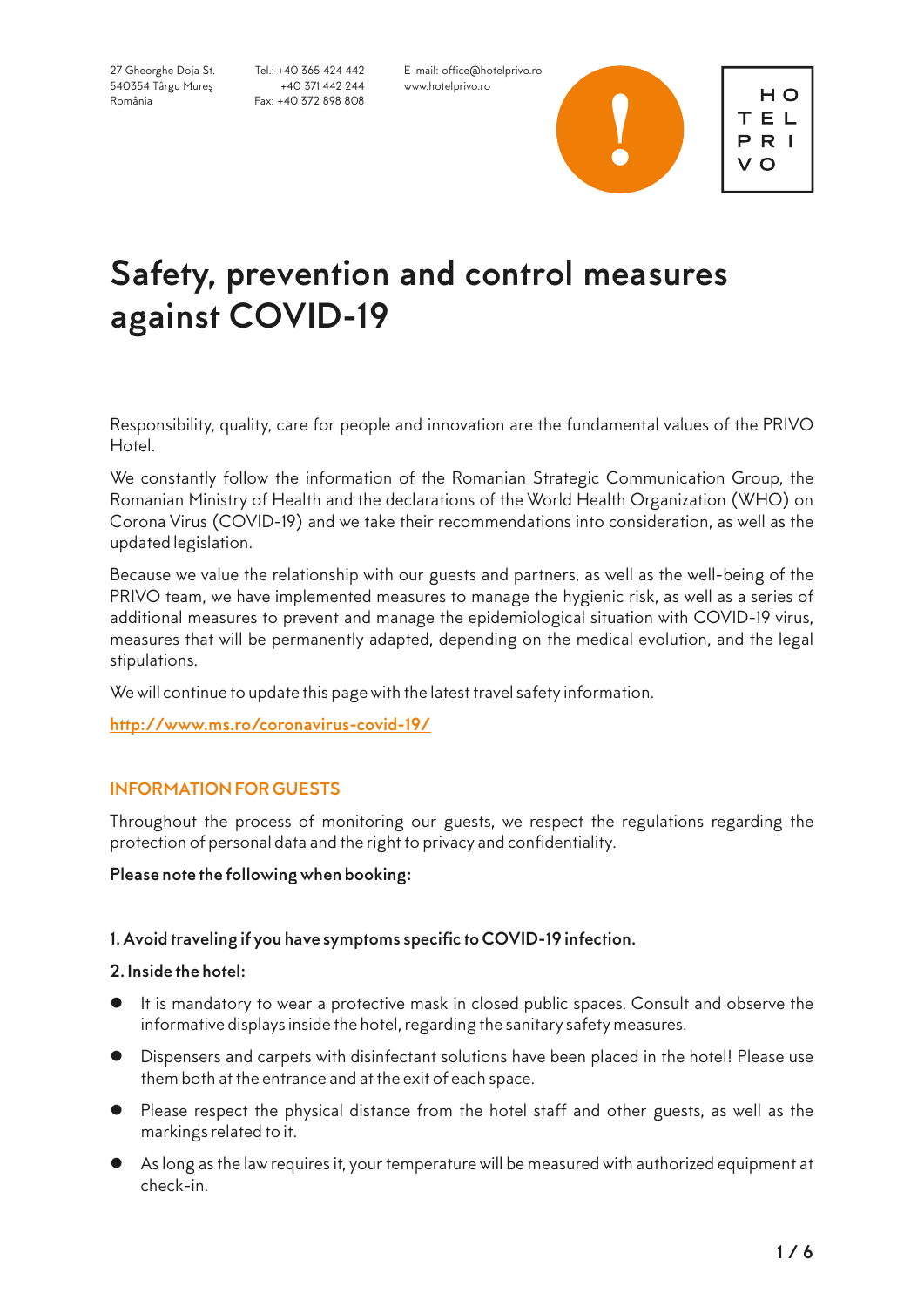Tel.: +40 365 424 442 +40 371 442 244 Fax: +40 372 898 808

E-mail: office@hotelprivo.ro www.hotelprivo.ro



H O TEL PRI

- l When filling in the documents required for the check-in procedure, please keep a distance of at least 2 m from the receptionist and the other guests at the reception.
- $\bullet$  At check-out, please leave the access cards in the specially designed container.
- **The elevators will be used only if it is strictly necessary and only by a maximum of two people at** a time, who will wear protective masks. It is recommended that the two persons should members of the same family, according to MO 406 / 16.05.2020.
- We recommend online payment or by bank transfer for services ordered in advance and payment by credit card at the hotel reception.
- **If you have any respiratory symptoms during your stay, please call the hotel reception and stay** in your room until you are consulted by a doctor - the hotel management will take care of this immediately and offer recommendations for basic hygiene, if needed.
- The hotel staff will constantly promote among the guests the measures of physical distance, mask wearing, cleaning hands and respiratory hygiene.

# **3. For clarity of measures, please see the following information:**

- Physical distance involves refraining from hugging, kissing or shaking hands in interactions with other people. This means keeping a distance of at least 1 m and avoiding anyone coughing or sneezing.
- **•** Hand hygiene means washing hands regularly and rigorously with soap and water and disinfection with an alcohol-based on hand sanitizer; it is recommended to disinfect the hands after any exchange of objects (money, credit cards) with other people.
- **•** Avoid touching the eyes, nose and mouth with unhygienic hands.
- l Respiratory hygiene means covering the mouth and nose with the bend of the elbow or with a napkin, in case of coughing or sneezing; the used napkin must be immediately thrown in a trash can with a lid.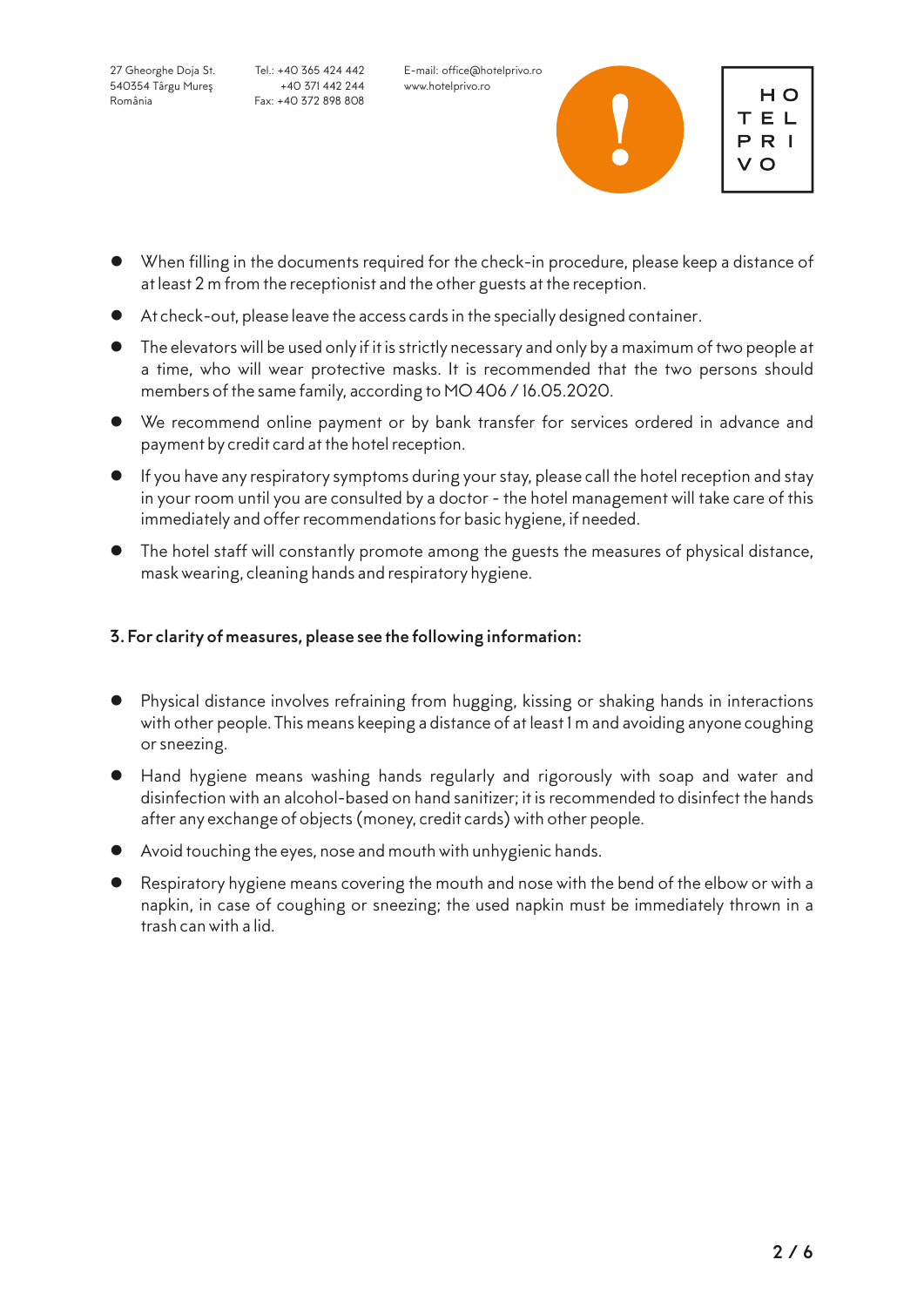Tel.: +40 365 424 442 +40 371 442 244 Fax: +40 372 898 808 E-mail: office@hotelprivo.ro www.hotelprivo.ro

# **Measures implemented within the hotel:**

### **IN PUBLIC SPACES:**

- $\bullet$  We placed dispensers and carpets with disinfectant, as well as indicators to encourage physical distance.
- $\bullet$  Hotel staff is equipped with protective equipment (mask, gloves, disinfectant, thermometer etc.).
- $\bullet$  Hotel staff was specially trained on how to disinfect all spaces in the hotel, as well as the points intensely used by guests (POS, railings, door handles, elevator buttons, switches etc.).
- $\bullet$  Substances used for disinfection comply with legal regulations.
- **•** Access to the PRIVO Restaurant, Wellness SPA and conference rooms has been restricted in order to respect the legal requirements and to limit the guests' movements inside the hotel.

### **IN THE ROOMS:**

- l Breakfast, lunch and dinner will be provided as room service according to the options available and presented in the list in your room.
- l The procedure for cleaning and disinfecting hotel rooms, after each guest, were modified: the released rooms will re-enter in the accommodation circuit only after at least 48 hours, during which sanitation and disinfection procedures are performed according to the latest enforced rules.
- **•** The cleanliness checklist has been revised to comply with the recommendations of the US Centers for Disease Control and Prevention for the Prevention of COVID-19, which has doubled the cleaning and disinfection time of a room.
- **•** Hotel staff will wear full uniform and appropriate protective equipment throughout cleaning operations.
- The cleaning and disinfection of the rooms (including the bathrooms) are done with dedicated professional products, according to the protocols established by the Ecolab supplier.
- The cleaning procedure in the hotel rooms has been updated and the elements with risk of contamination and /or difficult to disinfect have been removed from the rooms.
- All information and advertising materials from the rooms were withdrawn, and the strictly necessary information was synthesized in a format that allows sanitation.

H O TEL PRI V O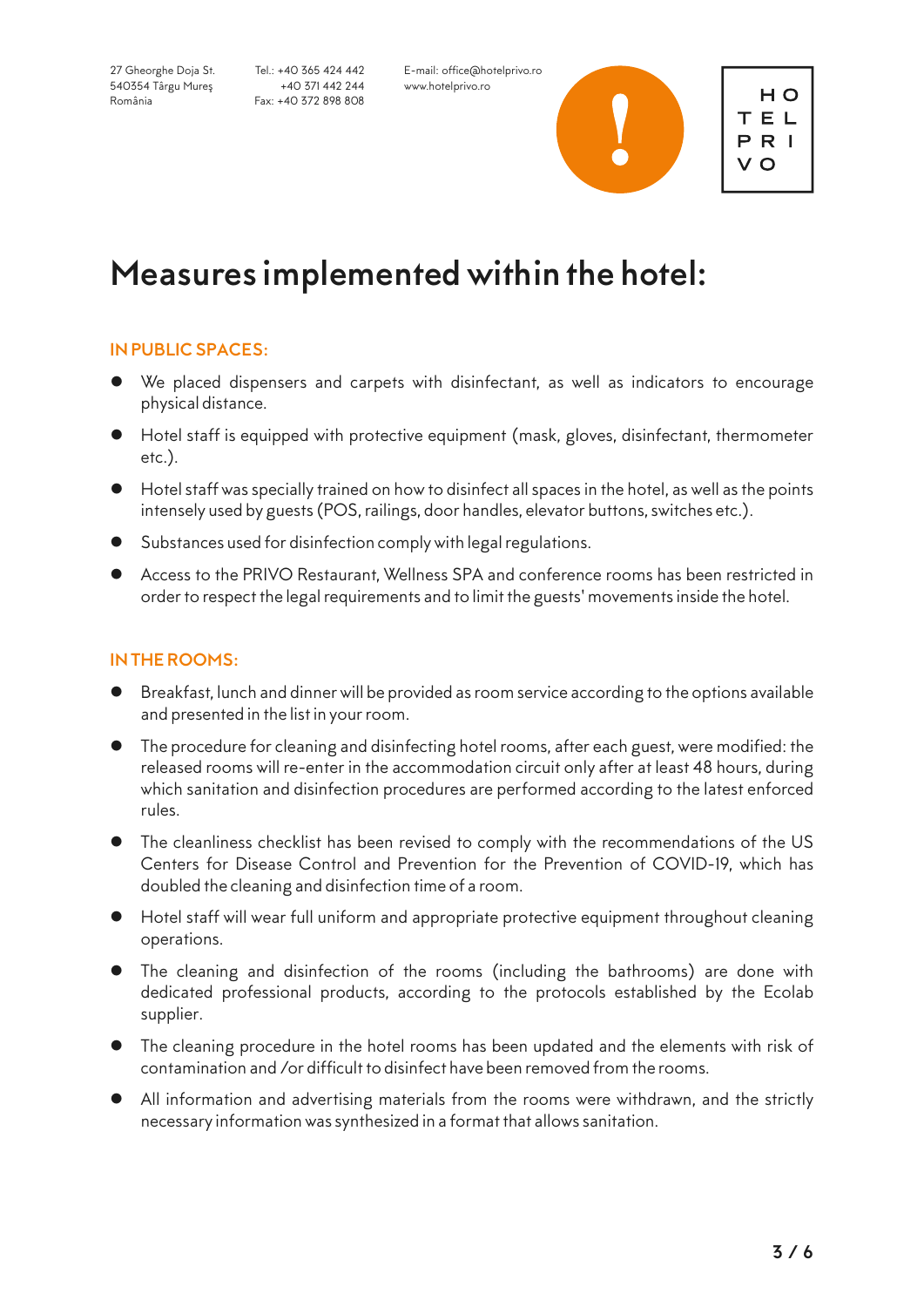Tel.: +40 365 424 442 +40 371 442 244 Fax: +40 372 898 808 E-mail: office@hotelprivo.ro www.hotelprivo.ro



TEL PRI

H O

- $\bullet$  To avoid contamination, tea and coffee facilities have been removed from the rooms for safety reasons, and glass cups have been replaced with disposable glasses.
- $\bullet$  The TV remote control is folded and sealed for easy sanitation after the stay of each guest.
- Laundry service is currently unavailable to guests therefore the laundry bag and price list have been withdrawn from the rooms.
- **The cleaning service during a guest's stay was limited, so in the absence of the guest, the maid** will enter only to dispose of garbage.
- **I.** Linen and towels will not be changed during the stay, only at the request of the guest, and the cleaning staff will do this without touching the guest's objects or other surfaces in the room.
- The pillows and the protective cover are washed after each guest.
- **The linen, the towels and bathrobes in the rooms are washed at high temperature and ironed.** Professional detergents and disinfectants will be used according to the protocol established by the Ecolab supplier.
- All surfaces in the rooms are cleaned, wiped and disinfected with dedicated professional products. Cloths and cleaning cloths are changed after the cleaning of the room. They are collected in a special container for cleaning and disinfection. At the end of the day they are put in a chlorine solution, then washed and dried in a dryer at 70 degrees.
- $\bullet$  In the process of disinfecting the room, special attention is paid to handles, switches, sockets, telephone buttons, remote control, safe, accessible lighting fixtures (lamps etc.), all flat surfaces and information materials in the room.
- **Bathrooms are cleaned and disinfected with dedicated professional products, according to** the updated cleaning checklist.
- All unused equipment during the stay (individual cosmetics, slippers, bathrobe) will be collected after check-out.
- **The procedure for tightening linen and towels has been modified to avoid shaking them. Linen** and towels in each room are stored in separate bags. The bags are only opened in the laundry, when they are put it in the washing machines.
- Laundry employees will handle the bags only by wearing gloves and protective mask.
- Washing is done at a minimum of 60 degrees.
- **•** There is a clear separation of the bag storage area with dirty linen and towels from the area with washed linen and towels.
- The drying process (60-70 degrees) and ironing will complete the disinfection.
- The bags resulting from emptying the linen and towels, together with the gloves used, will be taken to the specially marked dumpsters.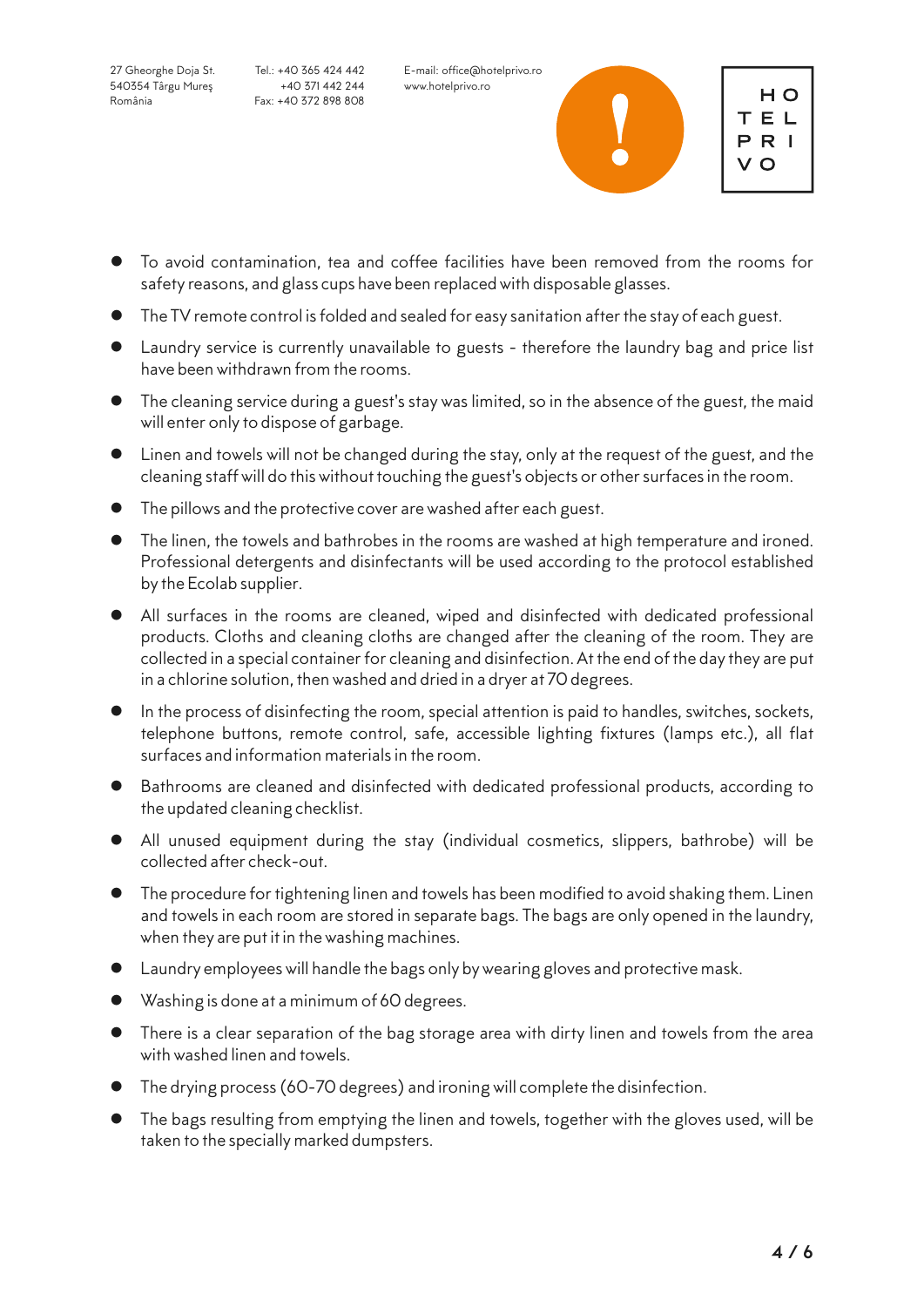Tel.: +40 365 424 442 +40 371 442 244 Fax: +40 372 898 808

E-mail: office@hotelprivo.ro www.hotelprivo.ro



H O TEL PRI

- **•** Dumpsters for protective equipment and linen bags are disinfected after garbage collection by specialized companies.
- $\bullet$  The cleaning staff cart and all utensils used will be disinfected at the end of the working hours.
- **•** Filters from air conditioners are cleaned frequently, according to the new program established by the hotel's technical department.

# **IN RESTAURANT AND KITCHEN**

- **Currently, there is no evidence that people can contract the SARS-COV2 virus from food and** food packaging, but space disinfection measures have been reviewed and applied according to current regulations.
- The Food Safety Management System has been updated and follow the rules that include good practice of hygiene, cleaning and sanitation practices, zoning of processing spaces, supplier control, storage, distribution and transportation, personnel hygiene and work capacity assessment, and all the basic conditions and activities necessary to maintain a hygienic environment for food processing.
- **•** Room service procedures have been modified to comply with the new hygiene and safety rules.
- $\bullet$  Breakfast, lunch and dinner will be provided as room service according to the options available and presented in the list in your room, and the number of employees who come into contact with the dishes served to guests has been limited.
- All raw materials are purchased from accredited suppliers, who present certificates of conformity.
- **•** Goods reception procedures have been modified and updated: suppliers and employees receiving goods use protective equipment, and packaging is disinfected by spraying with disinfectant solution before moving to storage.
- $\bullet$  Non-food products and foods that do not require heat are stored in a buffer zone for 24 hours. Fresh food is unpacked in a separate area, then washed and stored in specific spaces.
- **•** Technical maintenance services have been intensified: disinfection of water, respectively checking the potability of water, monitoring of dishwashing equipment, condition of air filters, optimal operation of devices with disinfectant.
- **•** Working procedures have been updated and the frequency of hand washing and disinfection in all work processes has been intensified for food processing.
- There are disinfectant mats at the entrance of all production spaces.
- $\bullet$  The work equipment is disinfected daily, at temperatures of 60-90 degrees.